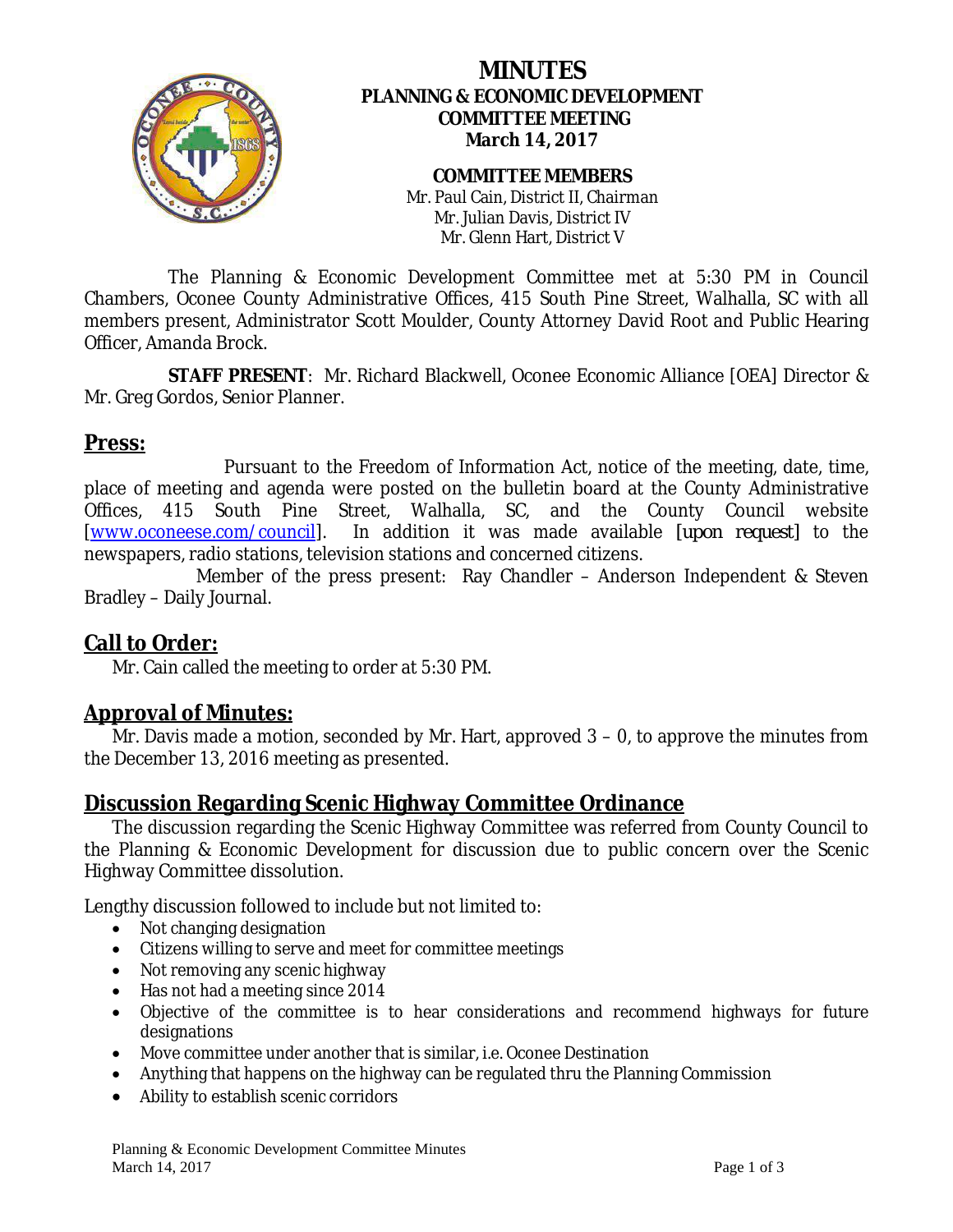### **It was the consensus of the Committee for the County Attorney to conduct research to see if the Scenic Highway can be regulated through the Planning Commission.**

### **Corridor Planning Discussion**

Mr. Cain spoke about Corridor Planning utilizing a handout [copy filed with these minutes]. Lengthy discussion followed to include but not limited to:

- Traffic and Congestion
- 123 Corridor [from Clemson traveling toward Seneca on 123 or leaving Seneca traveling toward Clemson on 123]
- Hwy 93
- Speed limits
- SCDOT taking lead on Corridor Planning?

Mr. Moulder noted he spoke with Ms. Gaye Sprague of Sprague & Sprague Consulting Engineers from the previous meetings direction concerning studies and putting in place development regulations that would assist with controlling traffic impacts in a particular corridor. She stated that the firm could not give adequate information. Mr. Moulder obtained a list of other firms that could potentially be used with traffic and transportation matters. Additional discussion followed.

#### **It was the consensus of the Committee for the County Administrator to receive quote and / or partner with Clemson and possibly share the cost.**

# **Dilapidated / Uninhabited Buildings Discussion**

Lengthy discussion followed to include but not limited to:

- Utica / Old Mill Village area
- Inability to tear down buildings due to cost
- Additional code enforcement officer, estimated cost would be \$50,000 to \$75,000, which includes salary, benefits, phones, etc.
- Through International Property Code, give notice to owners of dilapidated buildings to tear the structure down and failure to do so will result in the structure being removed by the County or bid it out, salvage materials if any, and then place lien on property for what it cost.

#### **It was the consensus of the Committee for the County Administrator to speak with the Sheriff regarding Code Enforcement.**

### **Technology Incubator Discussion**

Discussion followed to include but not limited:

- Business incubator located in Walhalla
- Citizens interested in starting up technologically based business
- Buildings that can be utilized such as Dunlop, Oakway Intermediate School, etc.

#### **No action taken at this time.**

### **Unfinished Business:**

Regarding the spec building at Golden Corner Commerce Park, the application has been submitted and is being processed with Santee Cooper for funds. Cost estimates are completed